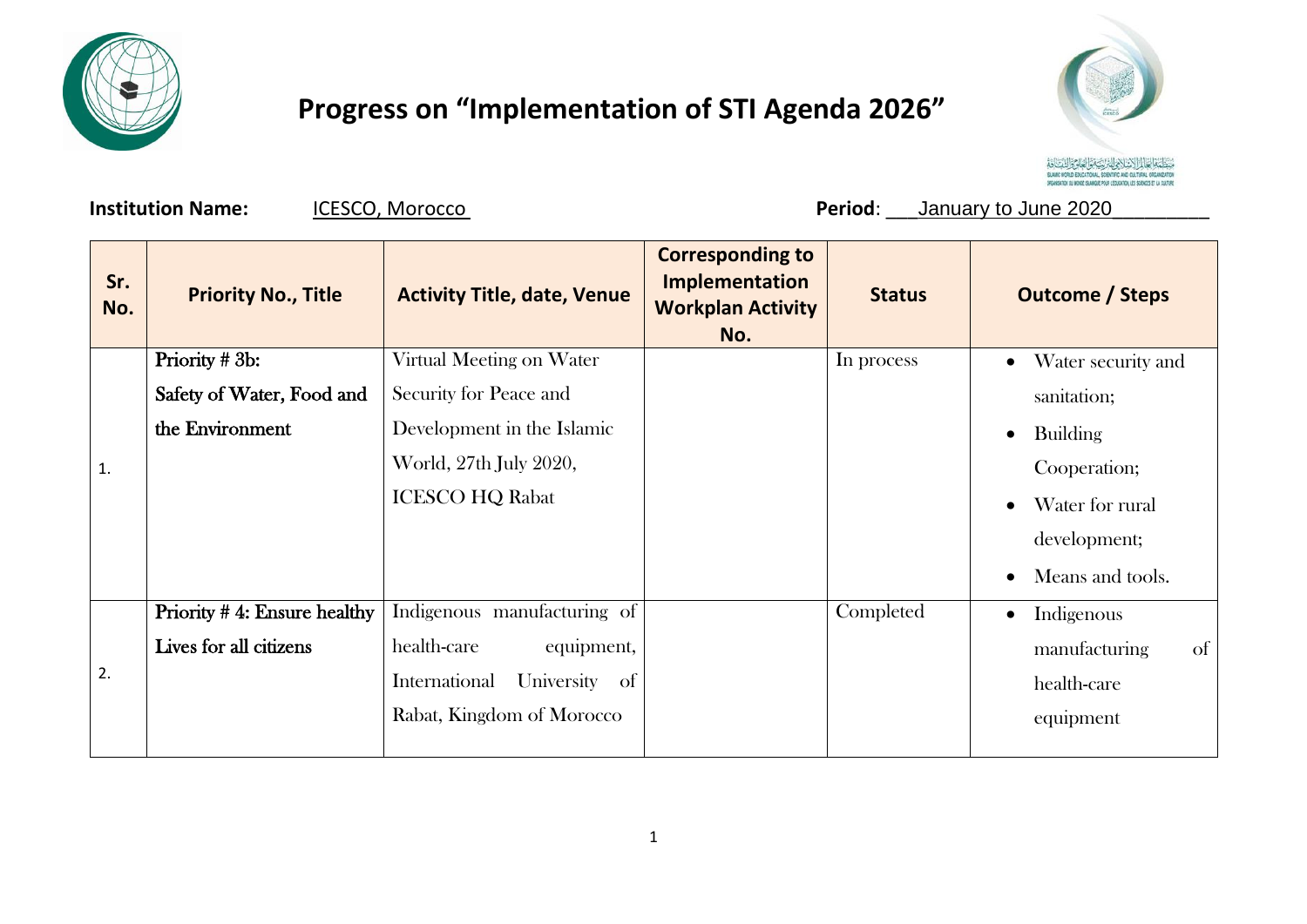| Sr.<br>No. | <b>Priority No., Title</b>  | <b>Activity Title, date, Venue</b> | <b>Corresponding to</b><br><b>Implementation</b><br><b>Workplan Activity</b><br>No. | <b>Status</b> | <b>Outcome / Steps</b>               |
|------------|-----------------------------|------------------------------------|-------------------------------------------------------------------------------------|---------------|--------------------------------------|
|            | Strengthening public health |                                    |                                                                                     |               | Technological<br>$\bullet$           |
|            | through research and        |                                    |                                                                                     |               | innovation in cutting-               |
|            | technological advancement   |                                    |                                                                                     |               | edge fields;                         |
|            |                             |                                    |                                                                                     |               | International<br>$\bullet$           |
|            |                             |                                    |                                                                                     |               | cooperation between                  |
|            |                             |                                    |                                                                                     |               | university<br>and                    |
|            |                             |                                    |                                                                                     |               | research centers                     |
|            |                             | Automated<br>Hand<br>free          |                                                                                     | Completed     | Technological<br>$\bullet$           |
| 3.         |                             | Dispensers Systems, Islamic        |                                                                                     |               | $\overline{\text{in}}$<br>innovation |
|            |                             | University in Uganda, Uganda       |                                                                                     |               | needed<br>community                  |
| 4.         |                             | Establishing Sanitizer units and   |                                                                                     | Completed     | fields;                              |
|            |                             | community training, Republic       |                                                                                     |               | International                        |
|            |                             | of Mali                            |                                                                                     |               | cooperation between                  |
| 5.         |                             | Training on the production of      |                                                                                     | Completed     | university<br>and                    |
|            |                             | alchohal-based hand sanitizer,     |                                                                                     |               | research centers                     |
|            |                             | University of the Gambia, The      |                                                                                     |               |                                      |
|            |                             | Gambia                             |                                                                                     |               |                                      |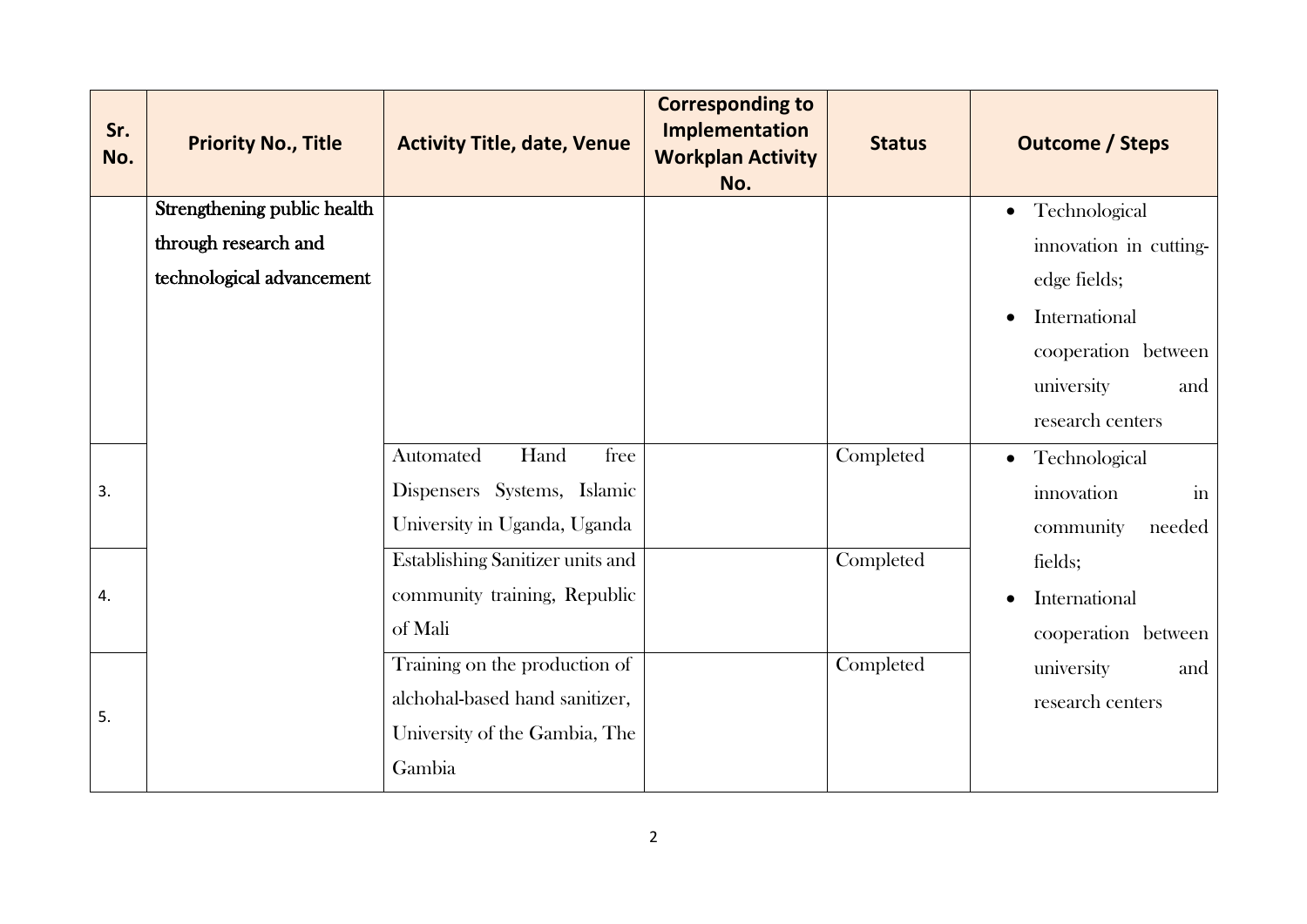| Sr.<br>No. | <b>Priority No., Title</b>   | <b>Activity Title, date, Venue</b>                                                                             | <b>Corresponding to</b><br><b>Implementation</b><br><b>Workplan Activity</b><br>No. | <b>Status</b> | <b>Outcome / Steps</b> |
|------------|------------------------------|----------------------------------------------------------------------------------------------------------------|-------------------------------------------------------------------------------------|---------------|------------------------|
| 6.         |                              | Production of next generation<br>of universal antiseptics and<br>disinfectants, Al-Farabi<br>KazNU, Kazakhstan |                                                                                     | In process    |                        |
| 7.         |                              | Production of disinfectants,<br>Guinée Conakry                                                                 |                                                                                     | Completed     |                        |
| 8.         | Improve the quality of       | <b>ICESCO</b> Research Support in                                                                              |                                                                                     | Completed     |                        |
|            | <b>Higher Education and</b>  | Frontier Areas of Science and                                                                                  |                                                                                     |               |                        |
|            | Research.                    | Technology                                                                                                     |                                                                                     |               |                        |
|            | 3. Promote networking and    |                                                                                                                |                                                                                     |               |                        |
|            | linkages within and outside  |                                                                                                                |                                                                                     |               |                        |
|            | <b>OIC</b>                   |                                                                                                                |                                                                                     |               |                        |
|            | 6. Promotion of basic        |                                                                                                                |                                                                                     |               |                        |
|            | sciences, scientific Ethics  |                                                                                                                |                                                                                     |               |                        |
|            | and social responsibility of |                                                                                                                |                                                                                     |               |                        |
|            | scientists/engineers         |                                                                                                                |                                                                                     |               |                        |